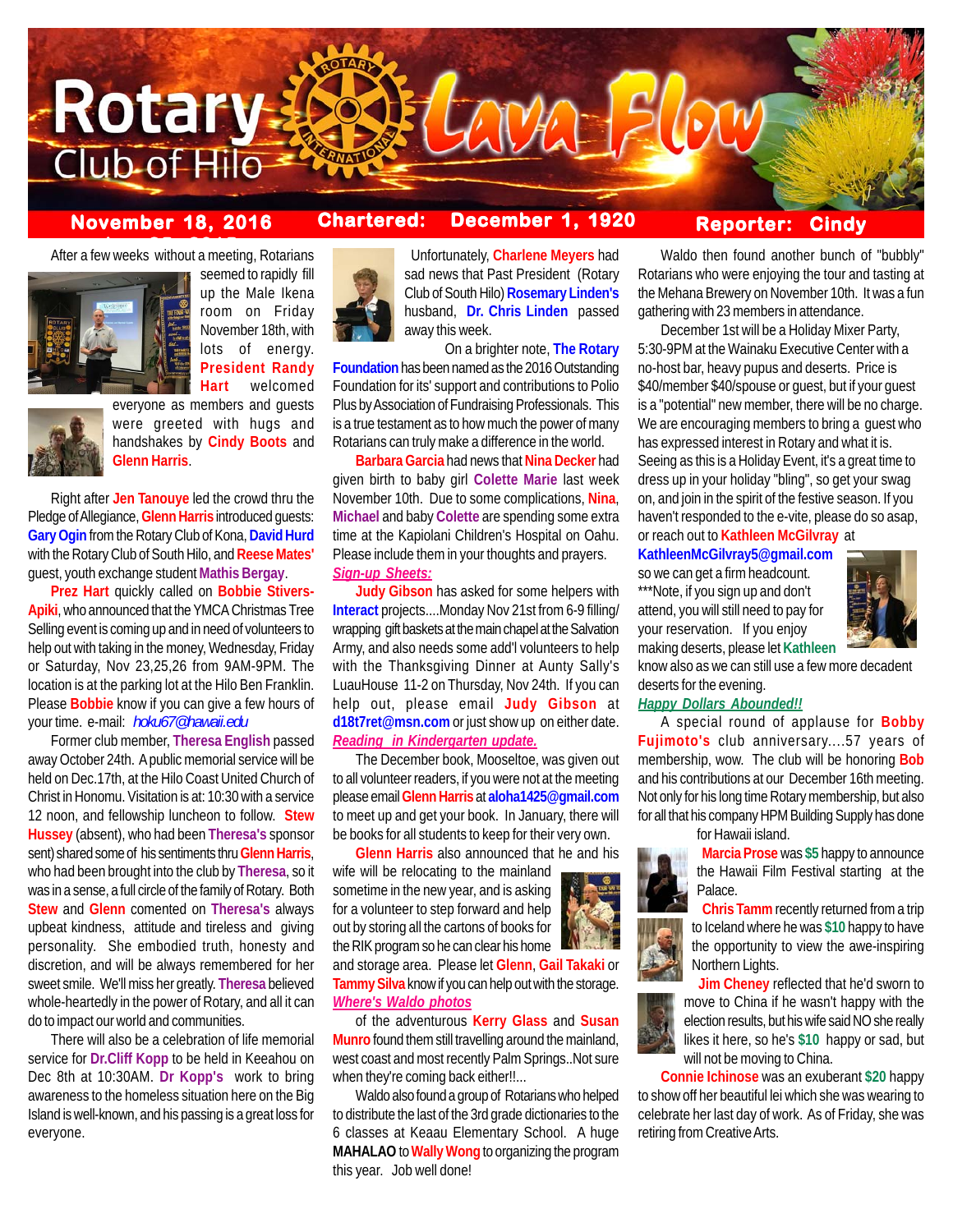# *Birthdays:*

**Rand Mundo** November 8 **Randy Hart** November 12 **Kerry Glass** November 22 **Malcolm Chun** November 29

#### *Club Anniversary:*

**Kathleen McGilvary** November 1, 2013 (3) **Bob Fujimoto** November 16, 1959 (57)

#### *Wedding Anniversary:*

**Gay & Chuck Porter** Nov. 7 (24) **Gene & Julia Tao** Nov. 13 (53) **Reese & Steven Mates** Nov. 15 (1) **Susan Munro & Kerry Glass** Nov. 22 (31)

### *Announcements:*

**Nov. 10 - Mehana Brewery Tour & Tasting 4:00 pm - 6:00 pm Nov. 11- No Meeting Nov. 18 - Andrea Furili Hawaii Community Foundation**

- President **Randy Hart**
- Past President **Wally Wong**
- President Elect **Steve Handy**
- Vice President **Mitch Dodo**
- Secretary **Treena Breyfogle**
- Treasurer **Corey Kawamoto**
- Sergeant at Arms **Dirk Yoshina**
- 
- Membership **Connie Ichinose**
- Public Relations **Marcia Prose**
- International Service **Stew Hussey**
- Community Service **Reese Mates**
- Vocational Service **Cindy Boots**
- Club Service **Kui Costa**
- New Generations **Gail Takaki**

- Hilo Rotary Club Foundation **Lisa Rantz**
- The Rotary Foundation **Kerry Glass**
- Hawaii Rotary Youth Foundation **Mitchell**

**David Hurd** had **\$5** of happiness to be attending our "always fun and busy" meeting, and also proud to have Rotary Exchange student **Mathis Bergay** with him.

As East Hawaii Chair for the Republican Party, **Lorraine Shin**, was **\$20** happy with the results of the presidential election.

#### **Tammy Silva** had **5 happy dollars**

of proud relief with her daughters' recent report card of 3.8, good job, mom and daughter!

> **Nancy Cabral** had **\$100** to be proud and excited to be off for the National Rodeo in Las Vegas starting Dec 1st, where her son **Cody** will be representing Hawaii in the competition, which is only the 2nd time in over 80 years that there has been a

Hawaiian contestant. **Cody** will be displaying the Hawaii flag as he enters the ring each night, so great publicity for our state. Good Luck **Cody**!!!

**Barbara Garcia** was very happy that the most recent edition of Ke'Ola Magazine is the largest ever, and the wedding edition she's working will soon be ready for distribution. Her **\$20** happy dollars were dedicated to the next Fiji trip/project our club is working

toward. and last, but certainly not least, our **President Randy** contributed **\$20** dollars for having survived another birthday, along hopeful thoughts for **Nina** and her baby.

### *New Member Induction:*

**President Hart** was pleased to be inducting **Mary Bicknall**, owner of Big Island Book Buyers. **Mary's** sponsor is **Sally O'Brian** who was absent due to a



recent fall, (our thoughts and prayers for a speedy recovery **Sally**) so **Connie Ichinose**, Membership Chair had the proud duty of standing in for **Sally**. **Mary** is very interested in

becoming involved in community and youth projects in the future, and getting to know other club members. Please be sure to introduce yourself to her at upcoming events and meetings. Welcome **Mary**!

**Kui Costa** stepped forward to introduce our guest speaker, Sr. Philanthropy Advancement Officer, **Andrea Furuli**. **Andrea** shared information about The Hawaii Community Foundation which is celebrating 100 years this year, as an awesome way for individuals, families, businesses to contribute to benefit local communities. The HCF was established to help those who can contribute, to make their donations help to make a greater impact on the lives of the people living here in the islands. HCF has resources to help organize and establish grants, scholarships, and programs for persons, and families who want to create a Legacy that will live on for future generations. Some of the programs that have benefited from the foundation are theSTEM program (Science,Technology,Engineering, Math) to support partnerships in teaching and learning styles for our youth, and inspire careers and opportunities in the islands.

Photographer: Tammy Silva



The foundation has also supported Hope Services and The Boys and Girls Club, along with distributions that have assisted more than 300 teachers, and 7,000 students through the years. The focus is on community, and aims to make significant changes and help solve issues. There are offices on Kauai, Oahu, Maui and here on Hawaii, there is one in Kamuela, and most recently an office was opened in Hilo. Having offices on each island helps to target specific needs of each island and it's communities. HCF offers scholarships each year, and also vocational scholarships. To apply **HawaiiCommunityFoundation.org** *scholarshps@hcf-hawaii.org* and fill out a simple form. applications are open from Nov 15, 2016 until the deadline Tuesday, January 31, 2017. The vocational scholarships have an extended deadline. If you have questions, or want to learn more about making donation or creating a legacy for your donations to continue giving into the future, please a check out their website:

*HawaiiCommunityFoundation.org*, or check out the great article on page 71 in the newest Ke'Ola Magazine for additional information about all that the



Foundation has accomplished, and what it's offering for the future of our youth and communities island wide...**Andrea** was presented with a Rotary mug for her presentation and time.

To give a final highlight to the meeting, Youth Exchange student **Mathis Gergay** (from France)



gave the members a quick review of things he's been doing since he arrived in August. He's been enjoying his host family , **Reese**, **Steve** and **Hannah Mates**, and has had great fun participating in projects such as the Ironman, the Volcano Forest Run

and several of the WHS Interact community projects too. He's also been running cross country, and recently made the JV basketball team. He was sporting his Youth Exchange blazer, and talked a little about a USA Train Trip that he'd like to be able to also participate in at the end of his year here, in May. So, he's created a GoFundMe.com/p/4z2px account if members would like to help him achieve his goal of \$3,500 which is the cost per student t for the month long trip. The trip starts in California and makes it's way across the country to end up in New York City. The will be 45 exchange students making the trip. If you'd prefer to make a